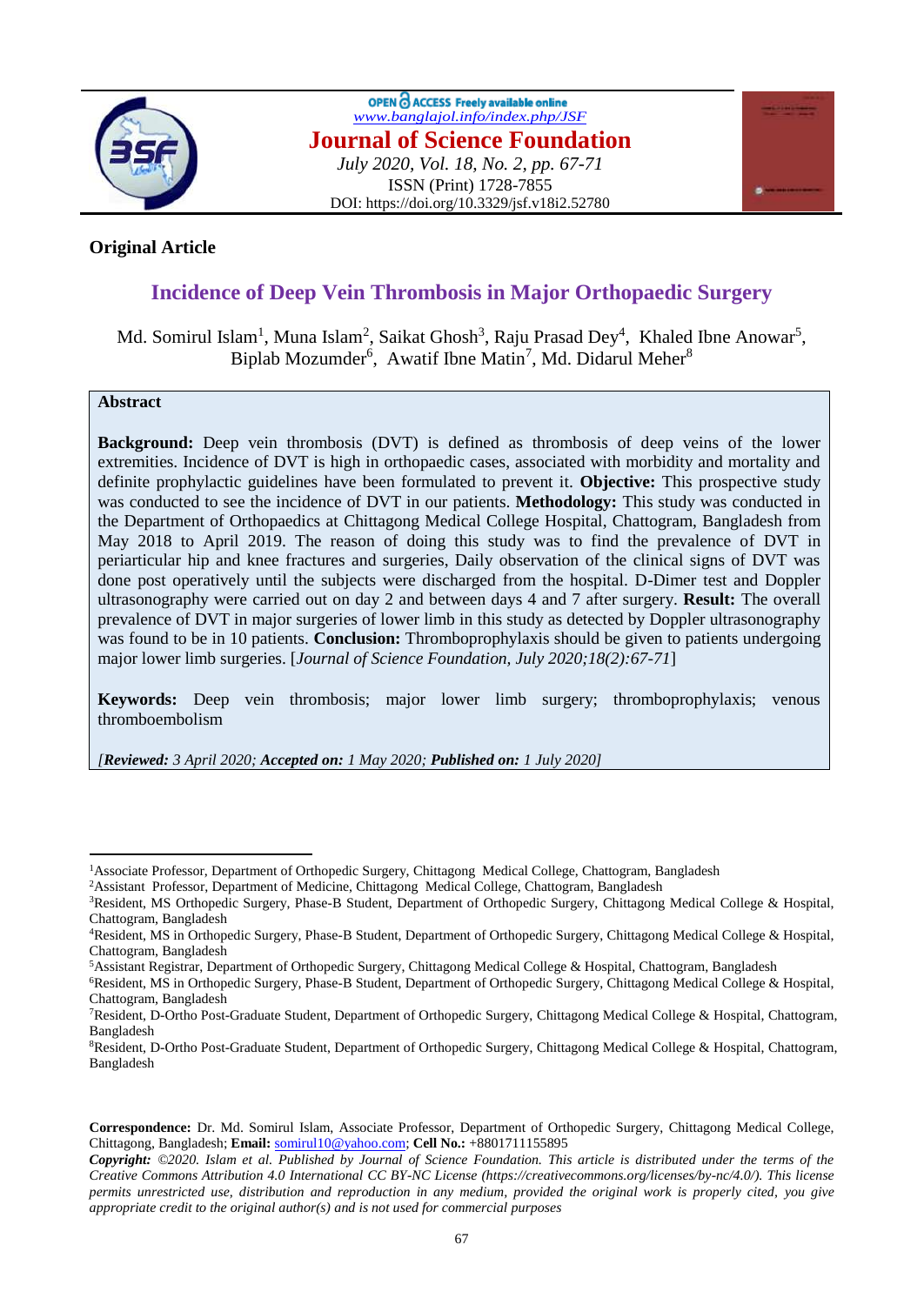#### **Introduction**

Venous thromboembolism (VTE) refers to Deep Vein Thrombosis (DVT) and Pulmonary Embolism (PE). DVT is associated with relatively high mortality and morbidity. Worldwide high incidence of DVT is reported with lower limb surgeries and prophylaxis to prevent it given to patients operated for lower limb (Magetsari et al., 2014). The incidence of DVT in Asian patients with hip fractures who had undergone total hip or total knee replacements without prophylaxis is approximately 17.0 to 58.0%. These results were similar to those previously reported in European population (Toker et al., 2011). Untreated DVT can result in potentially fatal outcome, such as pulmonary embolism. In the US, the annual cost associated with diagnosis and treatment of VTE was estimated to be up to \$15.5 billion (Motohashi et al., 2012; Magetsari et al., 2014). Approximately half of all cases of deep-vein thrombosis after orthopedic surgery involve proximal leg veins. Therefore, patients undergoing major orthopedic surgery, such as knee or hip arthroplasty, are at high risk or very high risk of venous thromboembolism; hence, current management guidelines recommend that thromboprophylaxis should be used routinely in such patients (Motohashi et al., 2012).

The true incidence of VTE and its associated morbidity and mortality is difficult to determine. Often, VTE is clinically silent, signs and symptoms are non-specific, and screening tests are not always sufficiently sensitive to detect disease in asymptomatic patients. Better understanding of the natural history and the course of venous thromboembolism (VTE) and its associated risk factors has led to strategies for identifying individuals at risk of VTE in the perioperative period, together with methods of quantifying that risk, and approaches for the prevention of thrombotic episodes (Calfon et al., 2009). While many patients with a thrombosis remain asymptomatic and the thrombi resolve without causing complications, some patients will develop symptomatic DVT or pulmonary embolism, whereas others will suffer a fatal pulmonary embolism as the first manifestation of their thrombosis (Murugesan et al., 2010; Magetsari et al., 2014).

Early surgery and rehabilitation are expected to relieve pain, improve mobility, and reduce post-traumatic complications. When surgery is indicated, caution should be taken due to prevent the potential risks of complications of thromboembolim post- operatively, especially in the elderly. When comparing proximal and distal lower extremity fractures, the incidence of DVT is higher in the proximal part. The outcome of DVT varies from complete resolution without any sequel to death due to pulmonary embolism. Therefore, the need for its diagnosis and treatment has been growing rapidly in the last few decades. The incidence correlates with older age, longer operating times, and longer waiting period before fracture fixation (Toker et al., 2011; Singh et al., 2017). The diagnosis of DVT cannot be made solely on its clinical presentation. Although pain and swelling are common presenting complaints, various signs and symptoms are used only to categorize the patients as having low, moderate, or high probability of DVT. Diagnosis of DVT itself is made by Doppler ultrasonography (Murugesan et al., 2010; Lee et al., 2015). D-Dimer is formed by the sequential action of thrombin, factor XIIIa, and plasmin. It is a unique marker of fibrin degradation that is useful in some cases, especially for the exclusion of VTE. Although, orthopedic surgeons are encouraged to consider the development of DVT, there are no nationwide reports on the incidence of symptomatic DVT after major orthopedic surgery. In the present study, we aimed to use a national claim registry to evaluate the incidence and risks factor for the development of symptomatic DVT after major lower limb orthopedic surgery (Kakkar et al., 2013; Lee et al., 2015). This prospective study was conducted to see the incidence of DVT in the patients.

#### **Methodology**

This study was conducted in Department of Orthopaedics, Chittagong Medical College Hospital from May 2018 to April 2019. All the patients who were operated for major lower limb injuries were included in the study. Patients who had evidence of DVT before surgery and patients younger than 15 years were excluded from the study. Patients with conservative treatment or those who declined radiology or laboratory examination were also excluded from the study. A detailed history, clinical and radiological examination was carried out in all the patients. Daily observation for the clinical signs of DVT was carried out postoperatively, including Homan's sign, pain, oedema and skin discoloration of the lower extremity until the patients were discharged from the hospital. Laboratory investigation was carried out on all patients which included: Complete hemogram, erythrocyte sedimentation rate, blood urea, serum creatinine, Sr. electrolytes, random blood sugar, coagulation profile (prothrombin time/ activated partial thromboplastin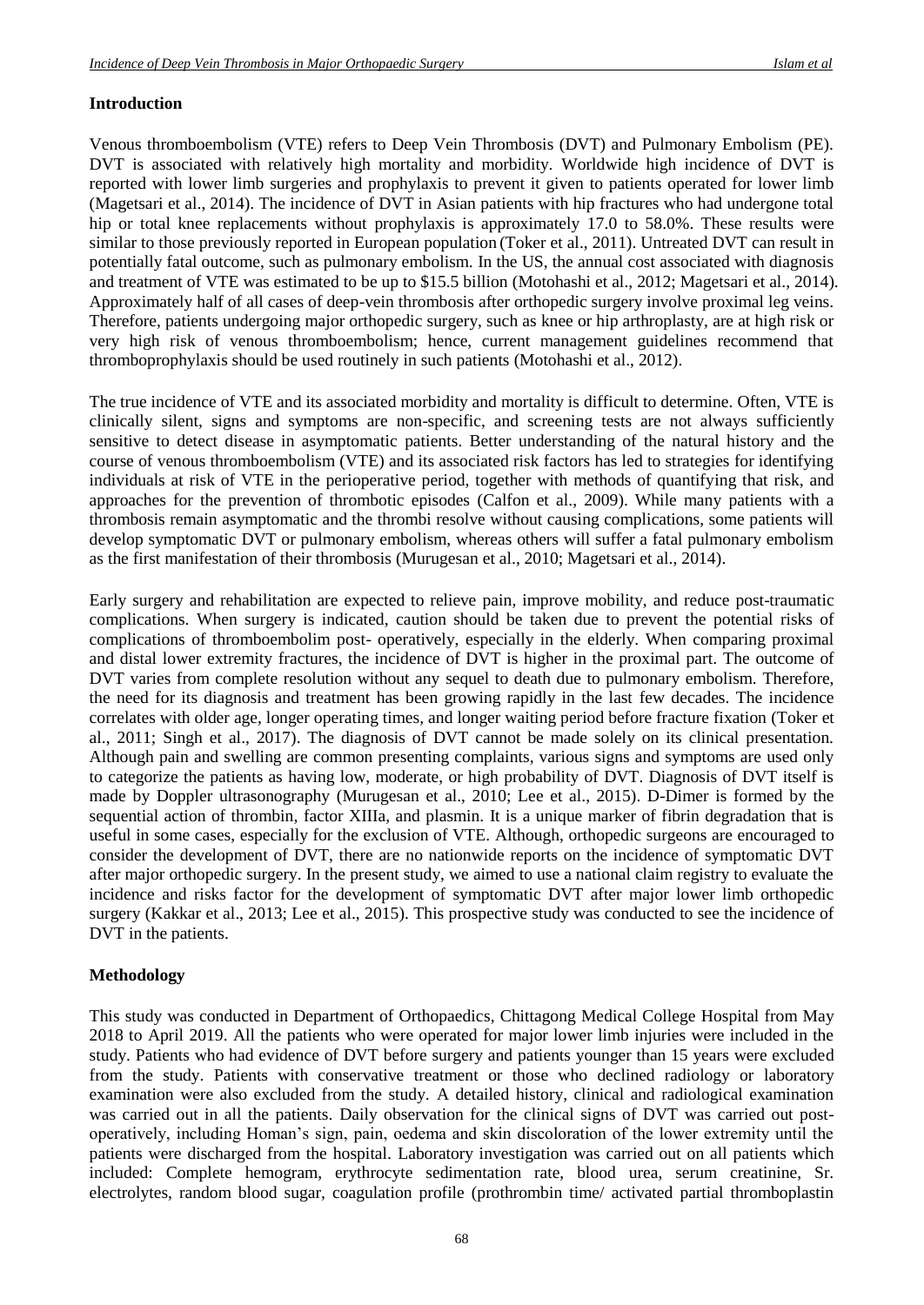time/international normalized ratio), Chest X-ray and electrocardiogram. Venous Doppler B/L lower limbs to look for evidence of deep venous thrombosis. A pre-operative assessment for DVT was done in patients by Doppler ultrasonography. The assessment included examination of the bilateral common femoral, superficial femoralpopliteal, anterior tibial vein, posterior tibial vein**.** Postoperatively, Doppler was done on 3 occasions, on day 5, 3 weeks, 3 month. D-Dimer test was carried out on Day 2 and between Days 4 and 7 after surgery.

### **Results**

A total of 152 patients underwent lower limb surgery in our unit, 33 of which were below 15 years of age and 7 had evidence of DVT on pre-operative assessment. They were excluded from the study. A total of 112 patients were included in the study. 68 (60.71%) were males and 44 (39.29%) were females (Table 1).

| <b>Age Group</b> | <b>Patients</b> |        |              | Evidence of DVT as per age and sex of patients |                          |   |         |   |   |          |              |   |
|------------------|-----------------|--------|--------------|------------------------------------------------|--------------------------|---|---------|---|---|----------|--------------|---|
|                  | <b>Male</b>     | Female | <b>Total</b> | 5 Days                                         |                          |   | 3 Weeks |   |   | 3 Months |              |   |
|                  |                 |        |              | M                                              | F                        | Т | M       | F | Т | M        | F            | т |
| 15 to 24 Years   | 07              | 03     | 10           |                                                |                          | - | -       | - |   |          | -            |   |
| 25 to 34 Years   | 10              | 08     | 18           |                                                |                          |   | -       |   |   |          | ۰            |   |
| 35 to 44 Years   | 15              | 09     | 24           |                                                |                          | ۰ |         |   |   |          |              |   |
| 45 to 54 Years   | 12              | 11     | 23           |                                                |                          | ۰ |         |   |   |          | ۰.           |   |
| 55 to 64 Years   | 11              | 07     | 18           |                                                |                          | ۰ | -       |   |   |          | -            |   |
| $>65$ Years      | 13              | 06     | 19           | -                                              | $\overline{\phantom{a}}$ | ۰ | -       |   | - |          |              |   |
| <b>Total</b>     | 68              | 44     | 112          | ۰.                                             | ∍                        | 2 |         | 2 | 3 | 3        | $\mathbf{2}$ |   |

**Table 1: Incidence of DVT as Per Age and Sex of Patients** 

The average age of our patients was 52.04 years, males 49.11 years and females 56.86 years. On 5th day 02 patients had evidence of DVT on ultrasonography Doppler, both of which were females. We had 03 positive Doppler at 3rd week out of which 02 were females. At 3 months, 05 patients had a positive scan for DVT with 02 being females and 03 males. The overall prevalence of DVT in major surgeries of lower limb in our study as detected by Doppler ultrasonography was found to be in 10 patients (8.92%). 06 out of 10 (60%) patients who developed DVT were females. Out of 112 patients, only 08 (7.14%) had symptoms. Two of our patient expired due to a massive pulmonary embolism within 3 weeks of their surgery which was confirmed by elevated D dimer levels and computed tomography chest. There was an increased risk for DVT in those who had higher D-Dimer test, longer duration of surgery, and presence of clinical symptoms in the occurrence of thrombosis. With the increase in the age group, the incidence of development of DVT is increased. A total of 37 patients were operated for hip, while 30, 10, and 35 patients were operated for thigh, knee and leg and ankle, respectively. 06 patients (60%) had thrombus proximal to knee, 03 (30%) had it below the knee whereas 1 (10%) had it proximal to inguinal region.

#### **Discussion**

DVT is known to occur frequently after surgery, particularly orthopedic surgery and cause pulmonary embolism, which often leads to a serious outcome. Without thromboprophylaxis, the rates of objectively confirmed DVT occurring within 7-14 days after lower extremity orthopedic surgery are around 40-60%. Most of these thrombi resolve spontaneously, but a small percentage (1-14%) will progress to symptomatic VTE. The pathogenesis of DVT is multifactorial and was described by Virchow due to three main factors known as Virchow's triad: hypercoagulability, endothelial injury, and venous stasis. In proximal femur fractures which underwent surgery, endothelial injury can occur due to direct trauma or intraoperative mechanical factors (Kesieme et al., 2011). Postoperatively, the patients were immobilized and they experienced oedema that can lead to stasis of venous blood flow. Longer duration of surgery may contribute to prolonged venous stasis and increase the risk of endothelial injury of the vessel due to operative procedures. The other factor that may contribute to DVT in proximal femur fracture is the instrumentation of medullary canal during arthroplasty procedures through activation of the clotting cascade. The combination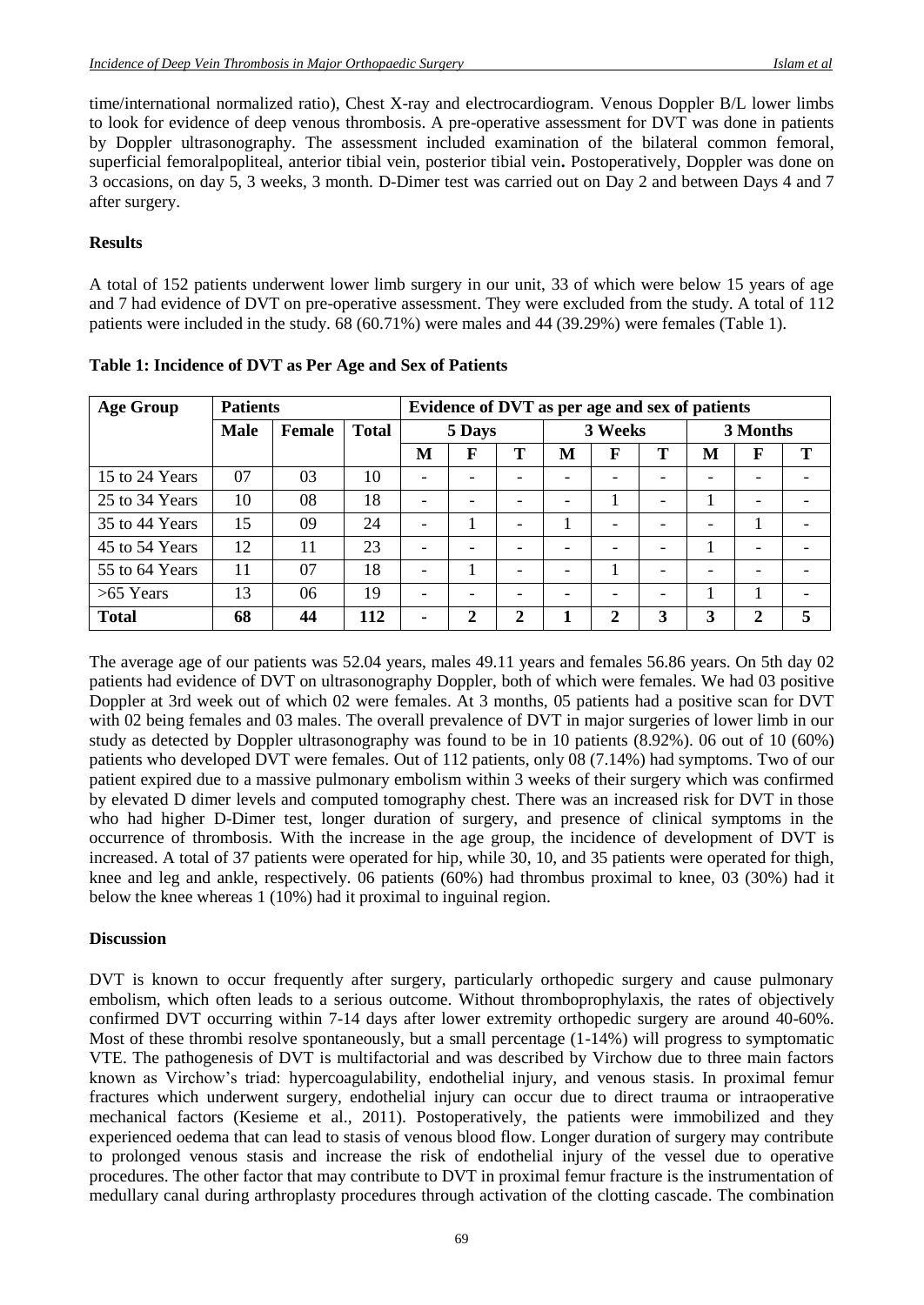of these factors raised the incidence of DVT in proximal femur fracture patients who underwent surgery (Knudson et al., 2004; Kesieme et al., 2011).

Most of the DVT cases were usually clinically silent and unpredictable, the symptomatic events being merely the tip of the iceberg. Plasma D-Dimers are produced when a mass of fibrin threads in a clotting process is degraded by plasmin, so the concentrations of these substances are raised in patients with DVT. It is activated by blood coagulation that is often promoted by inflammatory responses. However, in the elderly, the baseline of D-Dimer levels may be elevated due to the aging process. It may affect the standard range of the clinical value of D-Dimer in this age group (Piovella et al., 2005; Datta et al., 2010). Recommendation from various manufacturers of the D-Dimer assay is to determine the optimal cut off values for each population of patients who were tested. High D-Dimer concentration is insufficient for making the diagnosis of DVT because it also occurs in other conditions such as malignancy, pregnancy and after operations. In some VTE cases, it is used in conjunction with physical and other supporting examinations to reduce the need for imaging due to its high negative predictive value, the reason for which remains unclear. Clinical examination alone to diagnose DVT is often unreliable, and even additionally with negative D-Dimer test, the diagnosis of DVT still cannot be excluded (Wells et al., 2003; Cheng et al., 2011). Therefore, further diagnostic procedures should be carried out for those with high index of suspicion to identify the occurrence of thrombosis.

Several limitations of the current study should be considered. First, the data were retrieved according to diagnostic codes and not on an individual patient basis. Therefore, we could not evaluate whether the DVT cases were recurrent in the same patient and year. The cause of arthroplasty, which varies between patients and might affect the incidence of DVT, could also not be evaluated. In addition, cases of bilateral surgery could not be examined. However, we believe that the current diagnosis-based results, compared to those obtained on per patient basis, allow for better assessment of the actual incidence of postoperative DVT because this information contains every case of DVT, regardless of the number of times the patient had presented.

Second, in current practice, DVT can be diagnosed using ultrasonography, venography, or CT angiography. As the sensitivity of venography is substantially higher than that of ultrasonography, the diagnostic method could affect the incidence of DVT. Unfortunately, our data do not include information regarding the diagnostic method.

Third, the comorbidity aspects of the patients were not taken into account; further study that includes the evaluation of such variables is needed.

#### **Conclusion**

Both symptomatic and subclinical thromboembolism is common in patients undergoing major orthopedic surgery. In view of the unpredictable nature of their complication, risk assessment and where appropriate thromboprophylaxis should be considered.

#### **References**

- Calfon M, Seddighzadeh A, Piazza G, Goldhaber SZ. Deep vein thrombosis in orthopedic surgery. Clin Appl Thromb Hemost. 2009;15(5):512–516.
- Cheng G, Chan C, Liu YT, Choy YF, Wong MM, Yeung PKE, et al. Incidence of deep vein thrombosis in hospitalized Chinese medical patients and the impact of DVT prophylaxis. Thrombosis. 2011; 2011:629383.
- Datta I, Ball CG, Rudmik L, Hameed SM, Kortbeek JB. Complications related to deep venous thrombosis prophylaxis in trauma: a systematic review of the literature. J Trauma Manag Outcomes. 2010; 4(1). doi: 10.1186/1752-2897-4-1.
- Kakkar AK, Sophie K. Rushton-Smith. Incidence of Venous Thromboembolism in orthopedic surgery. In book: Thromboembolism in Orthopedic Surgery, Chapter: 2, Publisher: Springer 2013: 11-17.

Kesieme E, Kesieme, Jebbin N, Irekpita E, Dongo A. Deep vein thrombosis: A clinical review. J Blood Med. 2011; 2011(2): 59-69.

Knudson MM, Ikossi Dg, Khaw L. et al. Thromboembolism after trauma: an analysis of 1602 episodes from the American College of Surgeons National Trauma Data Bank. Ann Surg. 2004; 240(3):490–498.

- Lee SY, Ro du H, Chung CY, et al. Incidence of deep vein thrombosis after major lower limb orthopedic surgery: analysis of a nationwide claim registry. Yonsei Med J. 2015; 56(1):139–145.
- Magetsari R, Dewo P, Nugroho AS, Lanodiyu Z. Deep Vein Thrombosis in Elderly Patients following surgery for fracture of the proximal femur. Malays Orthop J. 2014; 8(3):7–10.